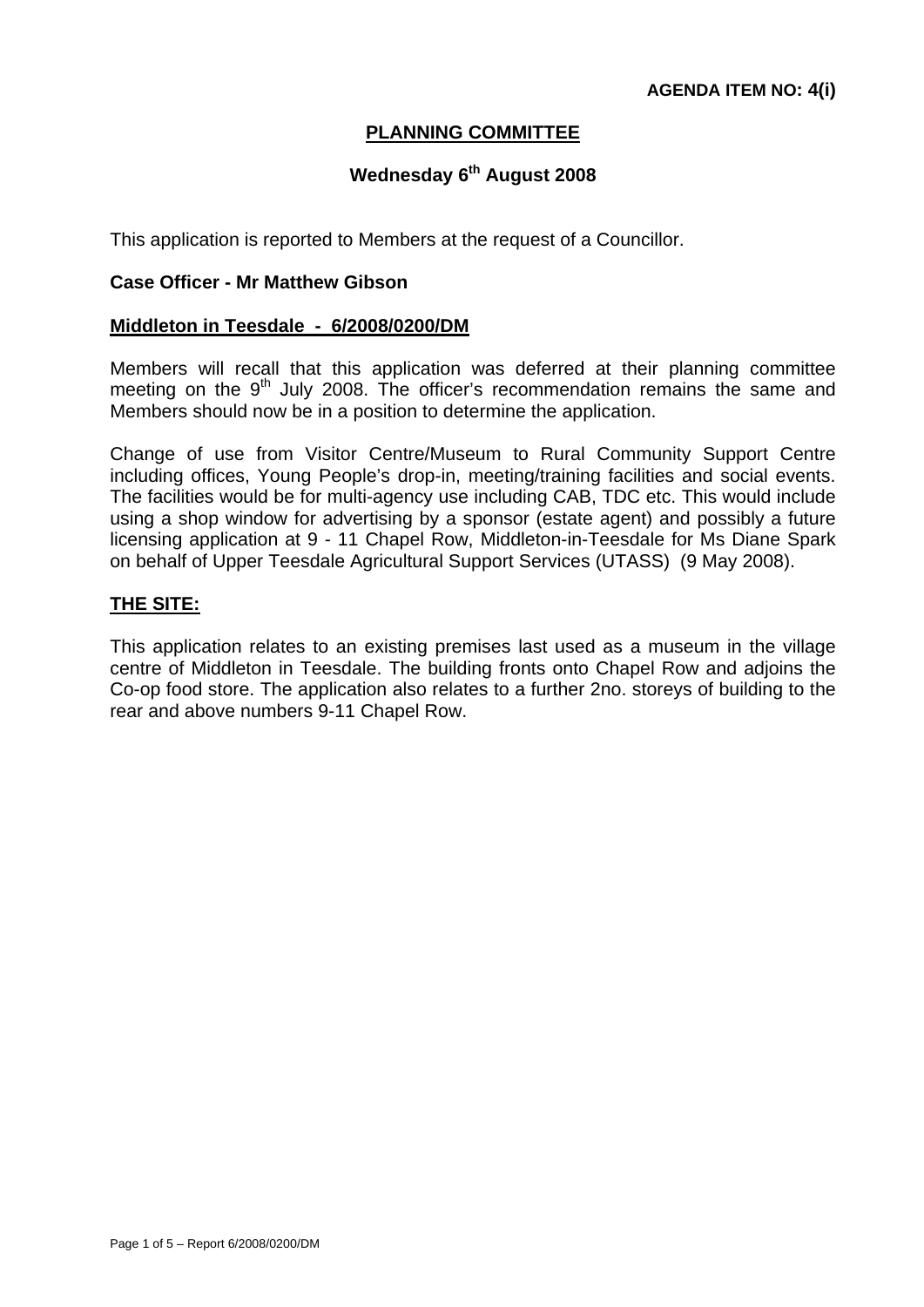

# **THE PROPOSAL:**

The proposal is a change of use to incorporate elements of the uses A2 Financial & Professional Services, D1 Non-Residential Institutions, D2 Assembly & Leisure. This includes use as a Rural Community Support Centre including offices, young people's drop-in, meeting and training facilities and social events. This will also include ongoing provision of an advice service from agencies such as the Citizens Advice Bureau, Teesdale Housing Association and the Councils Customer Services Officers.

Due to insufficient information contained in the original application further clarification on a number of points was requested and received which answers a number of the objectors' points. This is discussed as part of the planning considerations below.

# **PLANNING HISTORY:**

2001/0203 – Change of use was granted from a café to a reception, lift and stairs 1999/0369 – Consent was granted for change of use of first floor from retail to a heritage resource and activities centre.

1980/0222 – Change of use from former butchers shop to a tearoom/restaurant

### **PLANNING POLICY:**

GD1 General Development Criteria

ECON4 Business uses within residential areas

BENV4 Development within and/or adjoining a conservation area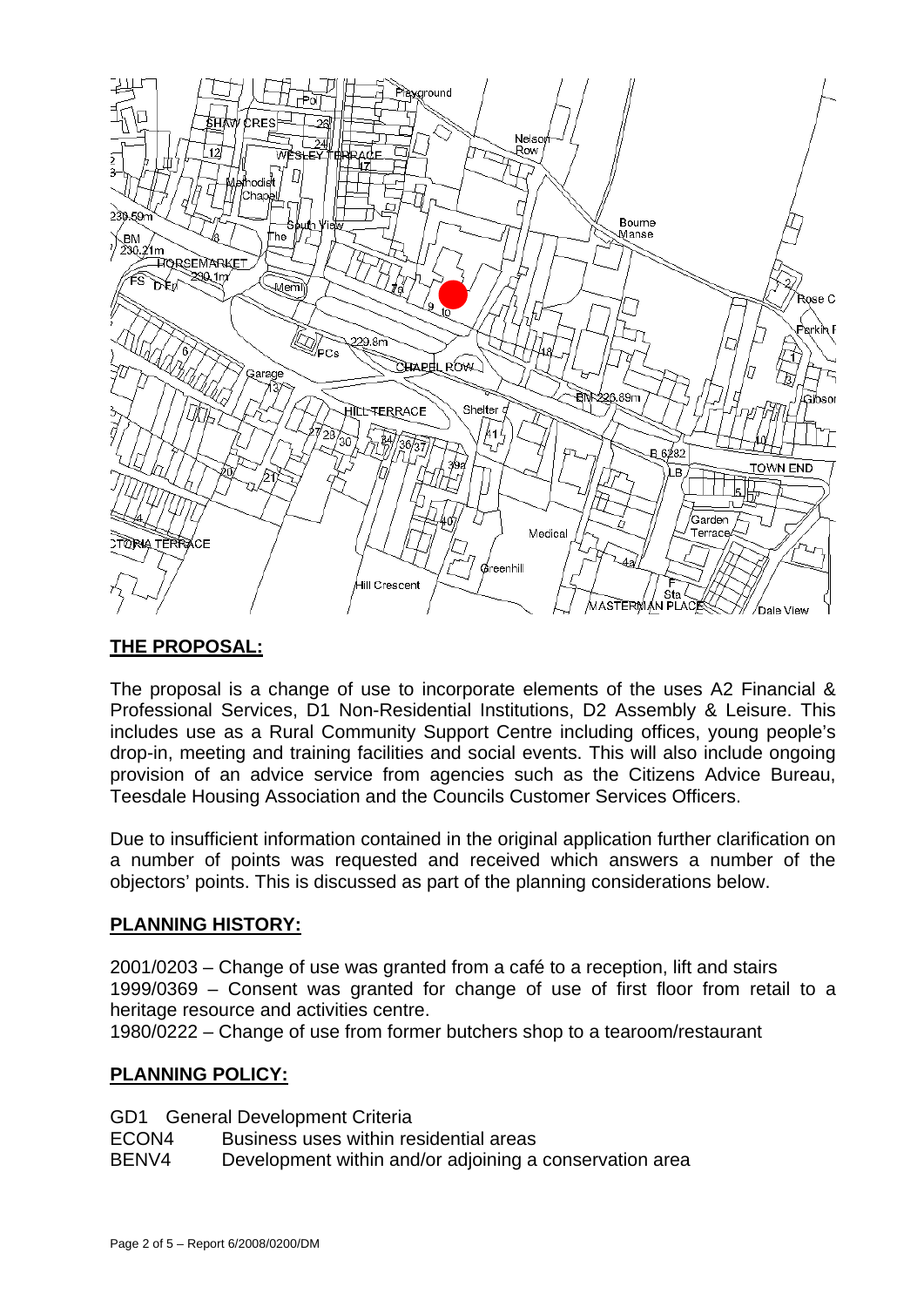# **REPRESENTATIONS:**

### **Statutory and Internal Consultants:**

Middleton-in-Teesdale & Newbiggin Parish Council – Recommend approval including the following points:

- Delighted to see a redundant building being used for community purposes.
- Will allow work to provide enhanced youth provision for the district

County Highways – No objection

### **Public Responses:**

A total of 45 letters of support have been submitted and received in respect of this planning application.

A total of 4 letters of objection have been received:

- Middleton in Teesdale WMC
	- Proposal to hold events with proposed future licensing application would have a serious effect on existing licensed premises in the village who are already struggling.
	- Already sufficient licensed premises in the village
- 3 objections from residents making the following points:
	- Insufficient information given in the application relating to opening hours, uses, days.
	- Concerns relating to noise disturbance and the relationship to ventilation and opening of windows.
	- Inconvenience to users of the Co-op
	- Insufficient parking
	- Possibilities of anti-social behaviour in one place

# **PLANNING CONSIDERATIONS:**

Since this application was received use of the building for the uses proposed has commenced. Therefore this planning application is part retrospective.

The application seeks permission for the change of use to accommodate a number of uses associated with a local community support centre. This is reflected in the description and the subsequent uses applied for. These are A2, D1, D2 use classes contained in the Town and Country Planning (Use Classes) Order 1987 cover the following possible intended uses for which the application seeks approval:

- Young peoples drop-in
- Offices
- Meeting/Training facilities
- Social Events
- Facilities to aid multi agencies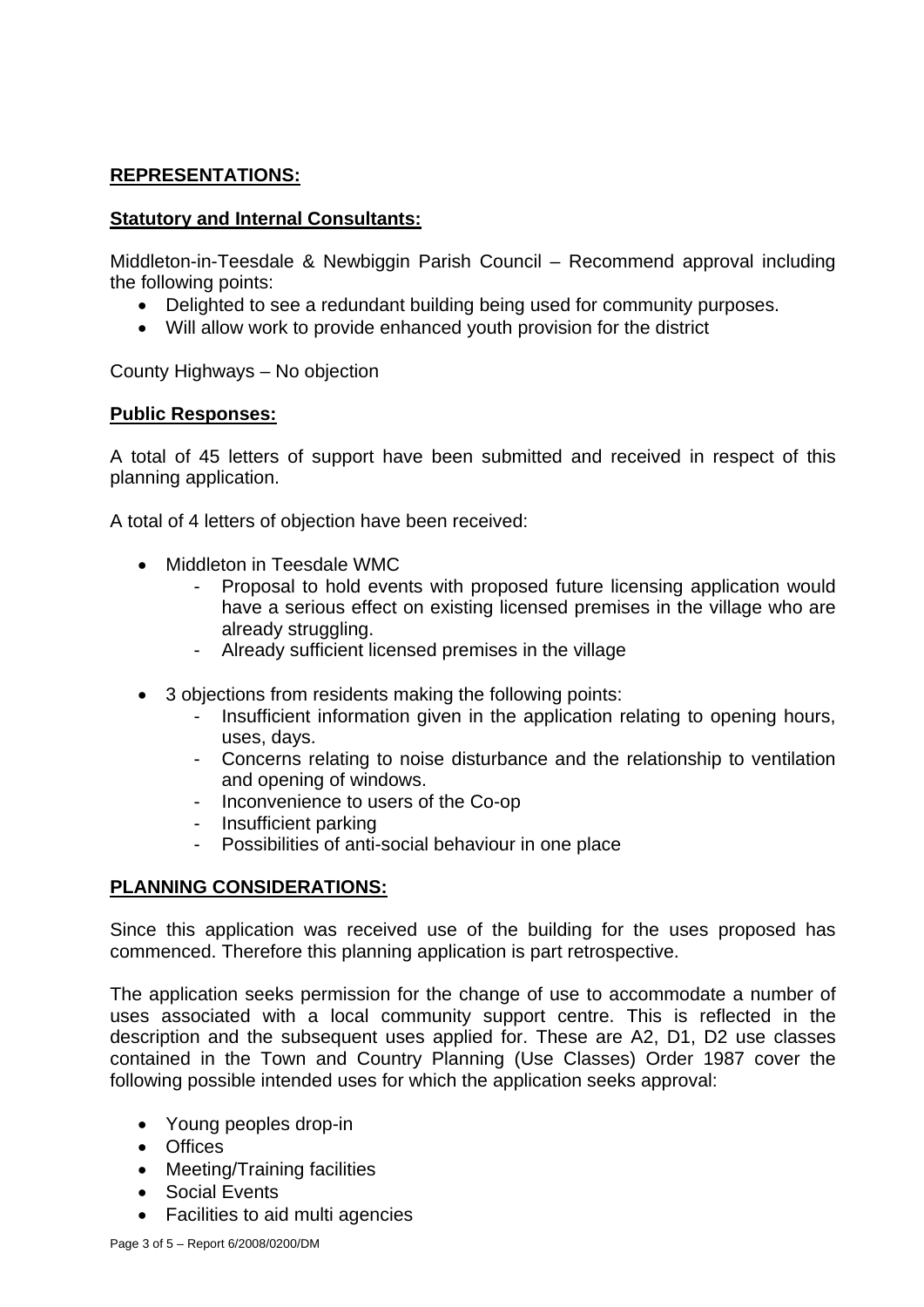• Estate agency sponsor

A number of these uses can already be undertaken as part of the existing use associated with the building including the training and meeting facilities and the drop in centre for young people under use class D1 Non-residential Institutions.

The parish council and letters of support received for this application have highlighted the positive contribution this organisation makes to the village and surrounding areas. The premise is a place for young people to engage in activities in a rural community without many of the services associated with more urban areas. The important consideration as part of this application is the balance between the wider community benefits and protecting the amenity of nearby residents in a quiet village location.

The application site is within the Middleton in Teesdale Conservation Area and is also in close proximity to residential dwellings. Consideration has therefore been given to the impact of the intended uses on local residents. It is accepted that the intensity of use will increase which may lead to a rise in the amount of traffic and pedestrians in and around the area. However, in a village centre location this would not be to an unacceptable level and would not be to the detriment of character and appearance of the conservation area. The County Highways department have been consulted as part of this application process and have raised no objections to the use in this location.

It should be noted that objections were received regarding the issue of competition within the village and the impact this permission will have on the existing premises. This is not a material planning consideration and therefore cannot be considered with regards to this application.

There has been concern raised by local residents in relation to the possible nuisance caused by the users of the building in terms of excessive noise caused by music and people leaving after functions. By inclusion of specific conditions relating to use, acceptable opening hours and noise, the amenity of local residents should not be unreasonable harmed in accordance with policy ECON4 of the TDLP.

There are no permanent physical alterations to be made to the building to accommodate this change of use.

### **PLAN Nos AND DATE RECEIVED:** (9 May 2008)

- No9-11-1 West wing first floor layout (proposed)
- No9-11-2 East wing first floor layout (proposed)
- No9-11-3 Ground floor layout (proposed)
- No9-11-4 Ground floor plan (proposed)
- No9-11-5 First floor plan (proposed)
- No9-11-6 Second floor plan (proposed)

### **RECOMMENDED: That Full Planning Permission be granted subject to the following conditions**

1. The development hereby permitted shall be begun before the expiration of three years from the date of this permission.